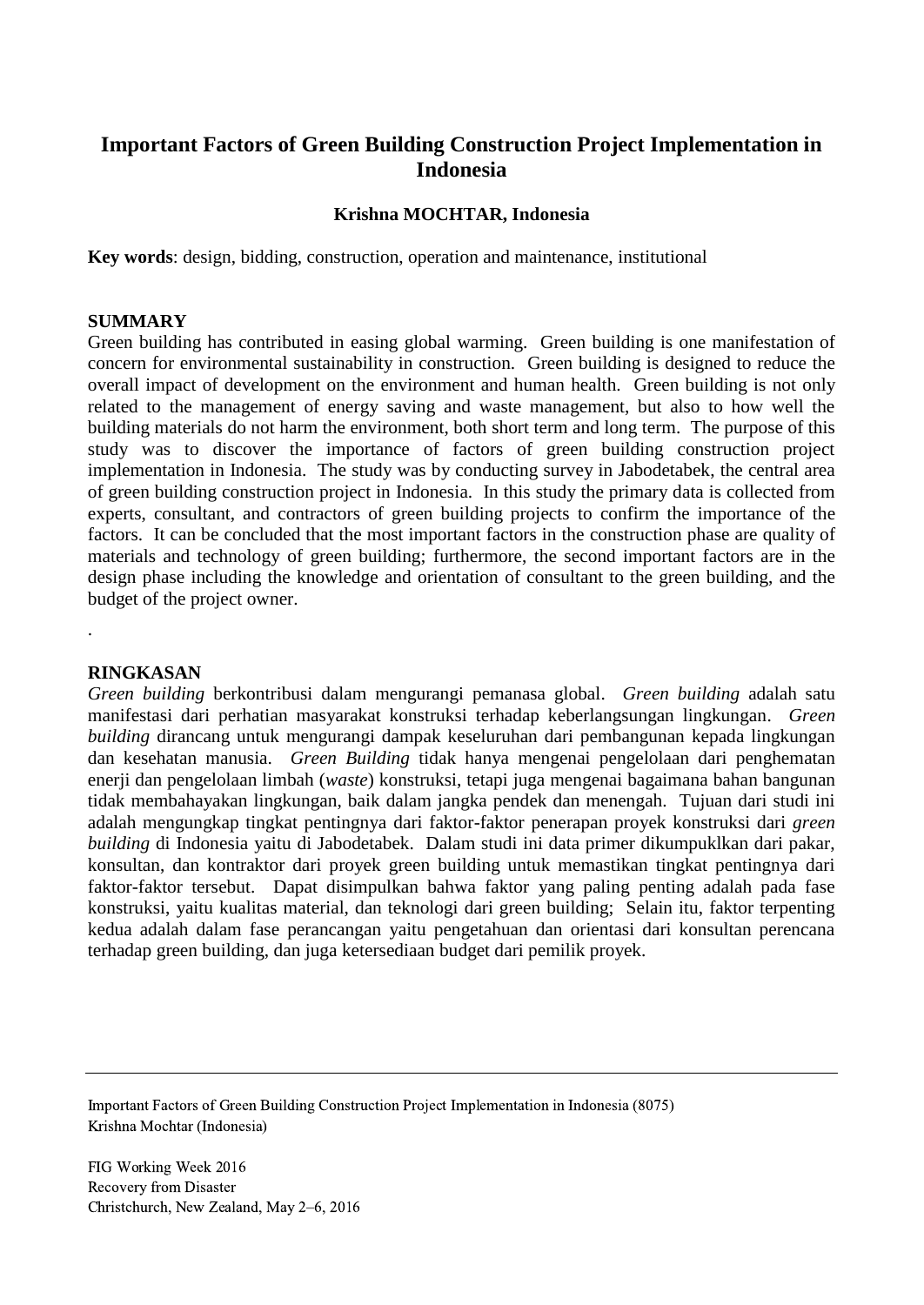# **Important Factors of Green Building Construction Project Implementation in Indonesia**

## **Krishna MOCHTAR, Indonesia**

## **1. INTRODUCTION**

A green building is one whose construction and lifetime of operation assure the healthiest possible environment while representing the most efficient and least disruptive use of land, water, energy and resources (GGGC, 2016). It relates mostly with how equipping a building with water-saving mechanisms. Any building, old or new, can be outfitted with low-flow plumbing fixtures, such as faucets and toilets, aiding communities and the country in water conservation programs. In addition, building occupants can reuse stormwater, graywater, and treated wastewater for everyday needs such as toilet flushing, and landscape and indoor plant watering (Satterfield, 2009). Furthermore, the definition of "Green Building", from the United States Environmental Protection Agency ( USEPA ), is the construction of building structures using processes that are environmentally responsible and resource-efficient throughout a building lifecycle ranging from the determination of the design, construction, use, maintenance, renovation, and deconstruction. On the other hand, Indonesia Infrastructure Development Policy for next 5 years focused on improving people's productivity. Airport, traditional market, high rise apartment buildings, industrial zones , and so on are examples of infrastructure development focus . Therefore, green building standards in the implementation of the infrastructure development in Indonesia is important (PU, 2015)

Two things were the subject of attention of the Government of Indonesia is the extent to which the application of green building technologies in the construction work in Indonesia carried out and how the percentage of the use of domestic products in the construction works. The foregoing emphasizes how important and strategic application of technology and the level of use of the product in the country in the implementation of green building projects in improving the performance of construction services, which in turn directly affect the nation's economic growth in the era of globalization. The purpose of this study was to discover the importance of factors of green building construction project implementation in Indonesia (PU, 2015)

## **2. GREEN BUILDING PROJECTS IN INDONESIA**

Green building certification process in Indonesia began only in the year of 2011 in line with the Regulation of Minister of Environment number 8 year 2010 on Criteria and Certification of Green Building. Consequently, green building experts, consultants, and contractors are still very few in Indonesia (arround 20-30 persons/institutions). From the data collected in green building certification institution in Indonesia, it can be illustrated the map of green building project in Indonesia (Figure 1); green buildings which has been certified are 28 buildings, while certification process is as many as 79 buildings, so the total is 107 buildings (Mochtar et. al., 2015):

a. 84 projects around the aglomerations city of Jabodetabek (Jakarta-Bogor-Tangerang-Bekasi) with the percentage of 78.5%.

Important Factors of Green Building Construction Project Implementation in Indonesia (8075) Krishna Mochtar (Indonesia)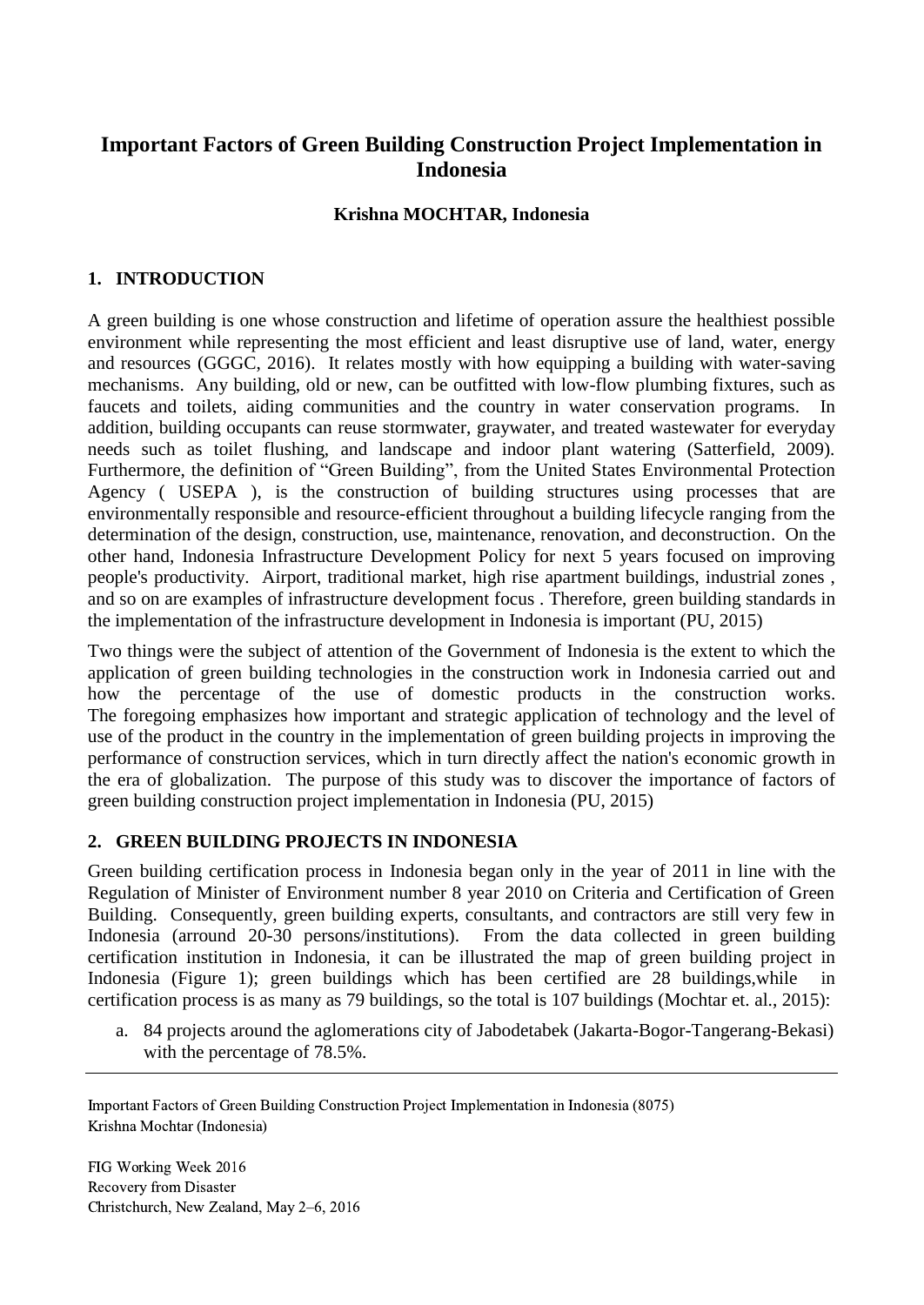- b. 14 projects on Java island outside Jabodetabek or 13.1%, among others in the city of Semarang, Surabaya, Tuban, Ngawi, Purwakarta, Karawang and Subang.
- c. 1 project on the island of Bali, or 1%.
- d. 6 projects on the island of Sumatra, or 5.6% of jobs are in the city Bintan, Palembang and Pekanbaru
- e. 1 project on the island of Borneo/Kalimantan, or 1% in Samarinda



**Figure 1. Map of Green Buildings in Indonesia (Mochtar, et. al., 2015)**

f. 1 project on the island of Sulawesi or 1%.

From these data, when compared with the development of green building in Asean countries, particularly Singapore (2155 buildings began in 2005) and Malaysia (976 buildings began in 2009), it can be said that the development in Indonesia is still very low and very slow (Mochtar et. al., 2015).

Factors of green building implementation in Indonesia is developed based on in-depth interviews with three green building experts based on their knowledge and experience; the factors are categorized in phases of design, bidding, construction, and operation and maintenance, and finally the institutional factor (Table 1).

Important Factors of Green Building Construction Project Implementation in Indonesia (8075) Krishna Mochtar (Indonesia)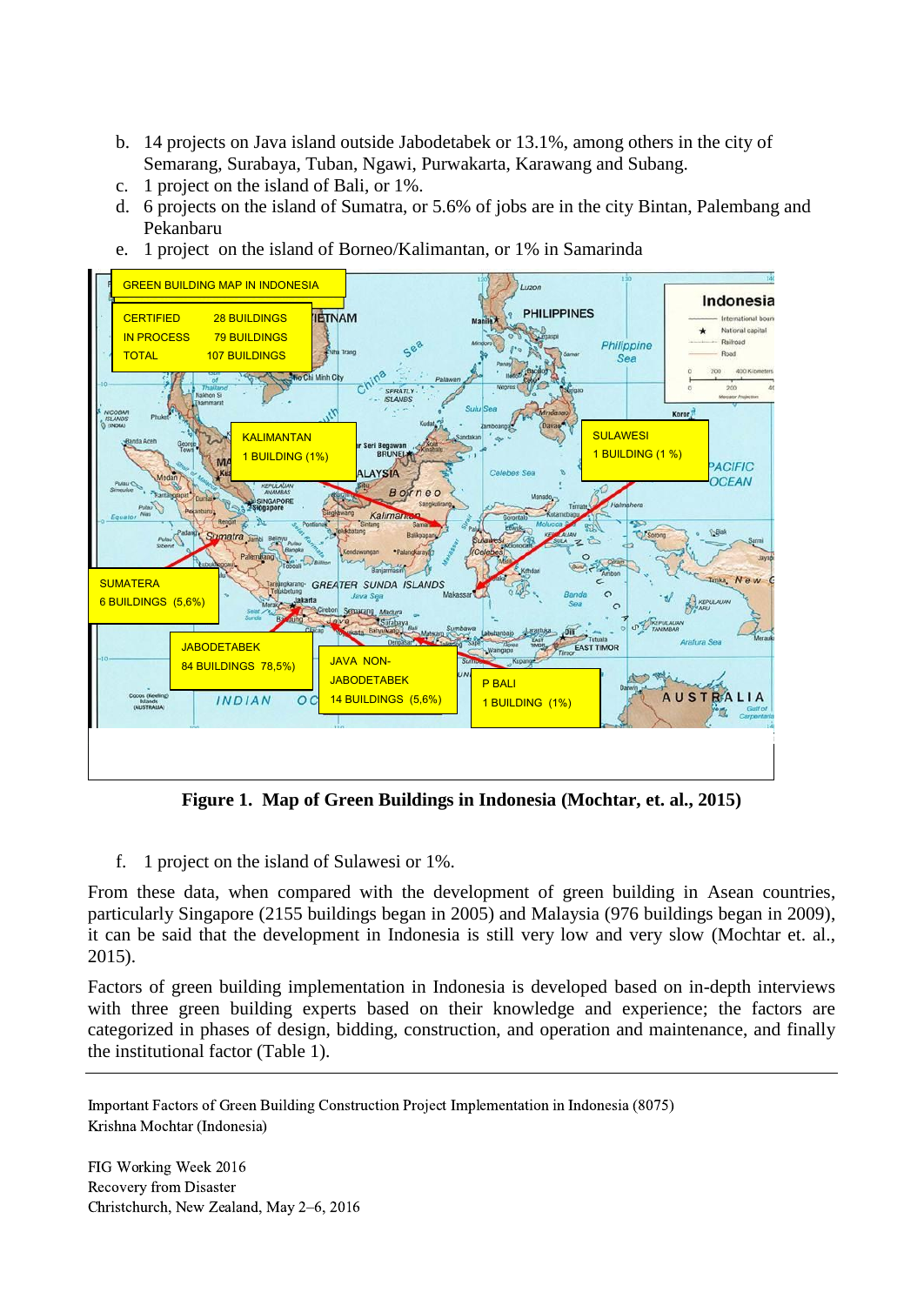| No             | Phase          | Factors                                                                                                                 |
|----------------|----------------|-------------------------------------------------------------------------------------------------------------------------|
| $\mathbf{1}$   | Design         | Owner orientation to green building<br>а.                                                                               |
|                |                | Consultant orientation to green building<br>b.                                                                          |
|                |                | Incentives for green building based design<br>C.                                                                        |
|                |                | d. Green building design standards                                                                                      |
|                |                | e. Consultant knowledge in green building                                                                               |
|                |                | Owner's budget<br>f.                                                                                                    |
|                |                | Higher complexity in green buildng design compared to<br>g.                                                             |
|                |                | regular building                                                                                                        |
|                |                | Databases of green building products/accesories<br>h.                                                                   |
|                |                | Price of green building materials/systems<br>i.                                                                         |
|                |                | Availability of green building materials/systems<br>j.                                                                  |
|                |                | k. Quality of green building materials/systems                                                                          |
| $\overline{2}$ | <b>Bidding</b> | Green building oriented bidding document<br>a.                                                                          |
|                |                | b. Green building accentuatuion in prebid meeting                                                                       |
|                |                | Green building policy consistency in proposal evaluation<br>C.                                                          |
|                |                | d. Green building score weight in proposal evaluation                                                                   |
| 3              | Construction   | Green building policy consistency of owner and consultant<br>а.                                                         |
|                |                | b. Green building materials and equipment approvals by                                                                  |
|                |                | owner and consultant                                                                                                    |
|                |                | Database of green building materials/systems<br>C.                                                                      |
|                |                | d. Price of of green building materials/systems                                                                         |
|                |                | e. Quality of green building materials/systems<br>f.                                                                    |
|                |                | Availability and delivery services of green<br>building<br>materials/systems                                            |
|                |                |                                                                                                                         |
| 4              | Operation<br>& | Incentives for green building construction phase<br>g.<br>Consistency<br>of building<br>management<br>a.<br>on<br>green |
|                | Maintenance    | materials/systems substitution                                                                                          |
|                | (O&M)          | Databases in green materials/process substitution<br>b.                                                                 |
|                |                | Price of of green building materials/systems substitution<br>C.                                                         |
|                |                | d. Standard of of green building materials/systems substitution                                                         |
| 5              | Institutional  | a. Green building regulation                                                                                            |
|                |                | b. Institution for green building standardization                                                                       |
|                |                | Norm, Standards, Codes, and Criteria for green building<br>C.                                                           |
|                |                | contruction implementation                                                                                              |
|                |                | d. Law system and enforcement in green building project                                                                 |
|                |                | implementation                                                                                                          |
|                |                | Incentives for green building design, bidding, construction,<br>е.                                                      |
|                |                | and O&M implementation                                                                                                  |
|                |                | Socialization of Norm, Standards, Codes, and Criteria for<br>f.                                                         |
|                |                | green building contruction implementation                                                                               |

**Table 1. Factors of Green Building Impelmentation in Indonesia**

Important Factors of Green Building Construction Project Implementation in Indonesia (8075) Krishna Mochtar (Indonesia)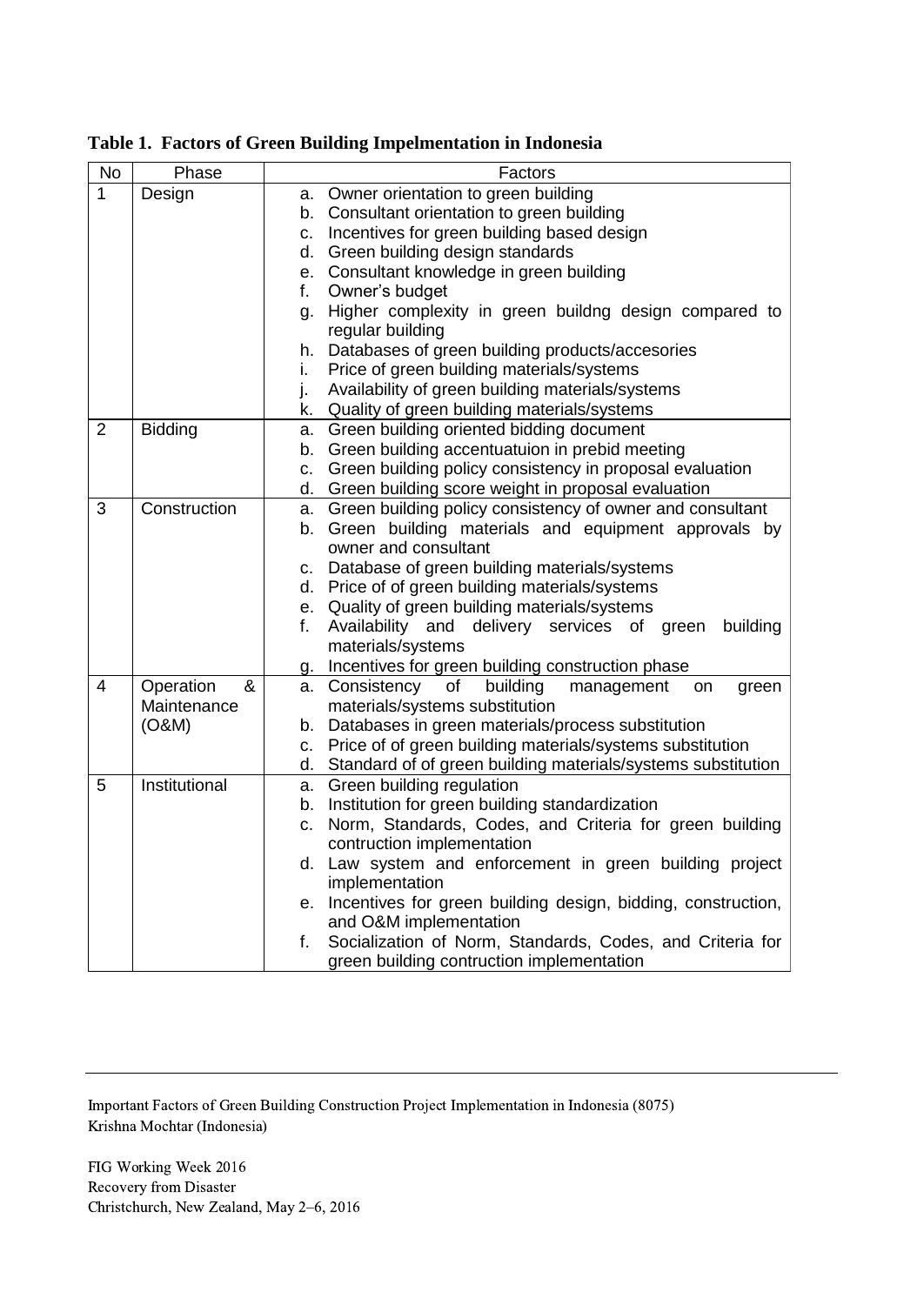## **3. METHODOLOGY**

## **3.1. The Survey**

The study was by conducting survey in Jakarta, the central area of green buildings in Indonesia. In this study the primary data is collected from experts, consultant, and contractors of green building projects based on their experience, to confirm the importance of the factors, using each importance factor score from 1=very not important,  $2=$  not important,  $3=$  important, and finall not important,  $3$ =neutral,  $4$ = important, and finally  $5$ = very important

## **3.2.Data Analysis**

The importance factors of green building project imoplementation in Indonesia are analyzed using simple statistic analysis, namely mean score analysis of each importance factor score. By using this analysis, the importance of each factors and importance of each category is found, and then interpreted.

## **4. FINDINGS AND DISCUSSION**

In this section the result of a survey to experts, consultant, and contractors of green building projects and its policy implication is presented. Quesionnaires are sent out to 20 respondents, and ten are returned and duly filled out, making the rate of return is 50 percent. From now on, those responding contractors are called "respondents".

Table 2 presents data regarding the mean score of importance factors of green building construction project implementation in Indonesia from respondents perpective. From Table 2, it can be seen that based on average of the mean scores the rank of importance factor, start from the most important to less important, is categories or phases of (1) construction, (2) design, (3) bidding, (4) institutional, and finally (5) operation and maintenance. The first and second most important factor categories will be discussed further.

The first most important factor category or phase is in construction phase, with its most important factor is the quality of green building materials/systems. In Indonesia, respondents believe that green building concept is relatively new (only since 2011), so that materials and systems quality for green building purposes such as energy save lights, green air conditioners, water save toilet accessories is still not standardized and in turn it may deter green buildng construction project implementation. Consequently, for the future regulations and standards of green building materials/systems quality should be developed if green building construction project implementation is to be improved.

The second most important factor category or phase is in design phase, with its most important factors: consultant orientation to green building, green building standards, consultant knowledge in green building concept, and finally owner's budget. Indonesian consultant orientation and knowledge on green building concept is relatively not well developed yet, and in some degree, based on respondents experience, it affects the implementation of green building constructuion project; less orientation and knowledge of consultant in green building concept may lead to dificulty

Important Factors of Green Building Construction Project Implementation in Indonesia (8075) Krishna Mochtar (Indonesia)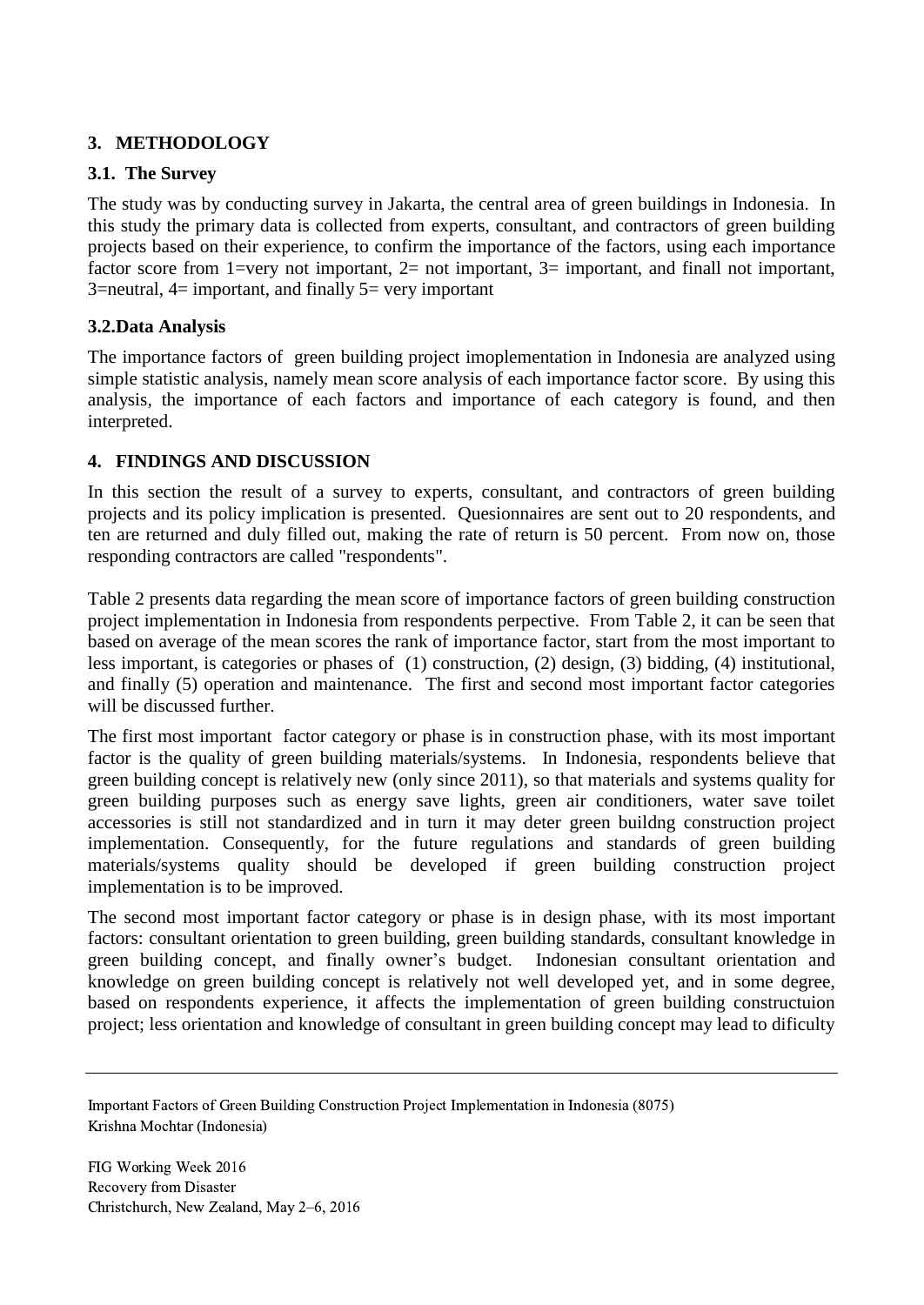implementation of green building constructuion project in Indonesia. For the future, its improvement such as university

| N <sub>o</sub> | Phase               |                | Factors                                          | <b>Mean Score</b> |
|----------------|---------------------|----------------|--------------------------------------------------|-------------------|
| $\mathbf{1}$   | <b>Design</b>       |                | a. Owner orientation to green building           | 4.4               |
|                | (4,35)              |                | b. Consultant orientation to green building      | 4.6               |
|                | (Rank 2)            |                | c. Incentives for green building based design    | 4.0               |
|                |                     | d.             | Green building design standards                  | 4.6               |
|                |                     | e.             | <b>Consultant knowledge in green building</b>    | 4.6               |
|                |                     | f.             | Owner's budget                                   | 4.6               |
|                |                     | g.             | Complexity in green buildng design               | 4.0               |
|                |                     |                | h. Databases<br>of<br>building<br>green          | 4.2               |
|                |                     |                | products/accesories                              | 4.4               |
|                |                     | $\mathbf{i}$ . | Price of green building materials/systems        | 4.4               |
|                |                     | $\mathbf{i}$ . | Availability<br>of<br>building<br>green          | 4.0               |
|                |                     |                | materials/systems                                |                   |
|                |                     |                | k. Quality of green building materials/systems   |                   |
| $\overline{2}$ | <b>Bidding</b>      |                | a. Green building oriented bidding document      | 4.4               |
|                | (4.25)              |                | b. Green building accentuatuion in prebid        | 4.4               |
|                | (Rank 3)            |                | meeting                                          | 4.0               |
|                |                     |                | c. Green building policy consistency in proposal |                   |
|                |                     |                | evaluation                                       | 4.2               |
|                |                     |                | d. Green building score weight in proposal       |                   |
|                |                     |                | evaluation                                       |                   |
| 3              | <b>Construction</b> | a.             | Green building policy consistency of owner       |                   |
|                | (4.37)              |                | and consultant                                   | 4.4               |
|                | (Rank 1)            |                | b. Green building materials and equipment        |                   |
|                |                     |                | approvals by owner and consultant                | 4.4               |
|                |                     | $\mathbf{c}$ . | Database of green building materials/systems     | 4.4               |
|                |                     |                | d. Price of green building materials/systems     | 4.4               |
|                |                     |                | e. Quality of green building materials/systems   | 4.6               |
|                |                     | f.             | Availability and delivery services of green      | 4.4               |
|                |                     |                | building materials/systems                       | 4.0               |
|                |                     | g.             | Incentives for green building construction       | 4.0               |
|                |                     |                | phase                                            |                   |
| $\overline{4}$ | Operation           | a.             | Consistency of building management on green      |                   |
|                | and                 |                | materials/systems substitution                   | 4.0               |
|                | Maintenance         |                | b. Databases<br>materials/process<br>in<br>green | 4.0               |
|                | (O&M)               |                | substitution                                     |                   |
|                | (4.100)             | $c_{\bullet}$  | Price of of green building materials/systems     | 4.2               |
|                | (Rank 5)            |                | substitution                                     |                   |

**Table 2. Mean Score of Importance Factors**

Important Factors of Green Building Construction Project Implementation in Indonesia (8075) Krishna Mochtar (Indonesia)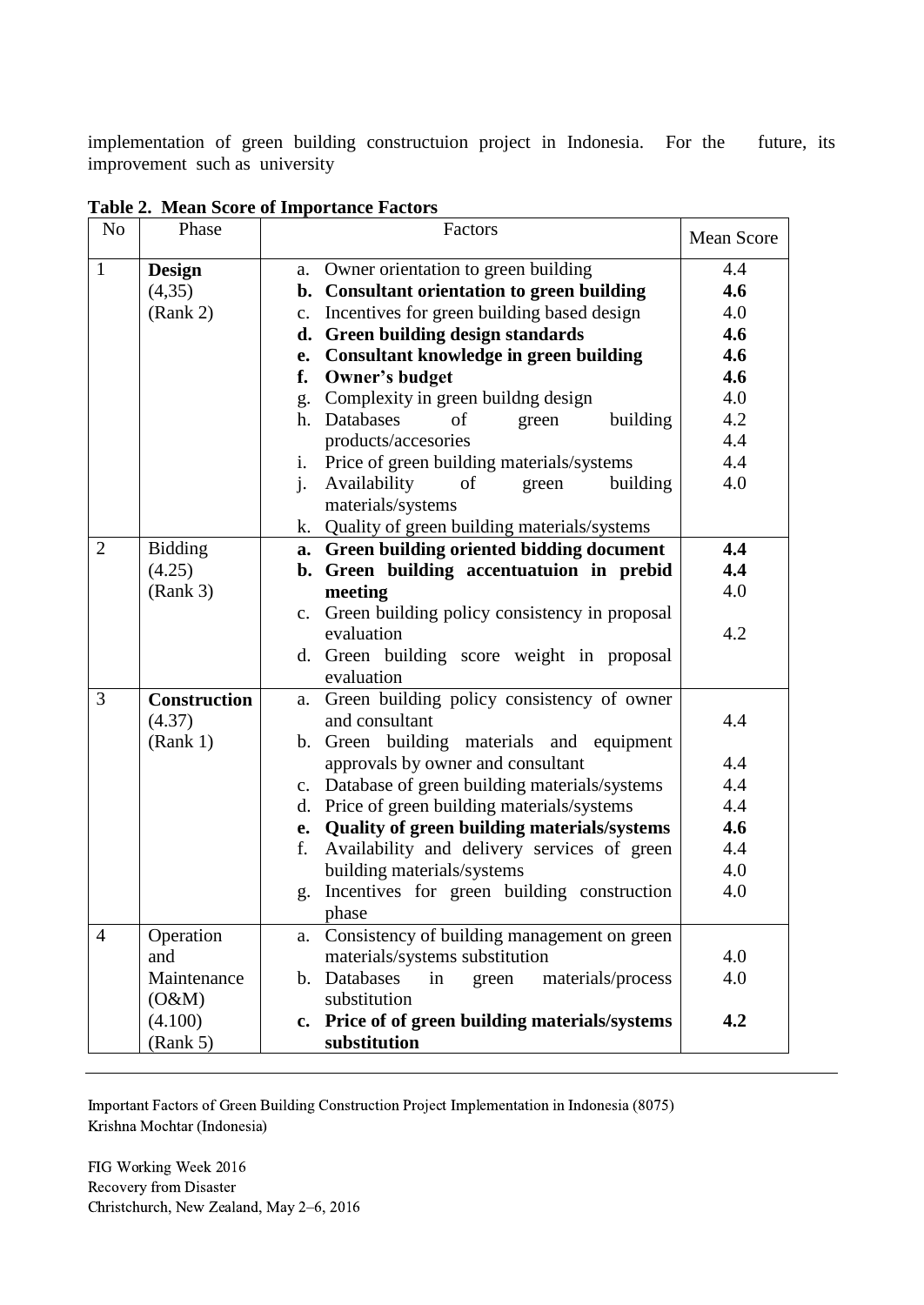|   |               | building<br>d. Standard of of<br>green<br>materials/systems substitution                                      | 4.2  |
|---|---------------|---------------------------------------------------------------------------------------------------------------|------|
| 5 | Institutional | a. Green building regulation                                                                                  | 4.6  |
|   | (4.19)        | <b>b.</b> Institution<br>for<br>building<br>green                                                             | 4.8  |
|   | (Rank 4)      | standardization                                                                                               |      |
|   |               | c. Norms, Standards, Codes, and Criteria for<br>green building contruction implementation                     | 4.0  |
|   |               | d. Law system and enforcement in green<br>building project implementation                                     | 4.2  |
|   |               | e. Incentives for green building design, bidding,<br>construction, and O&M implementation                     | 3.8  |
|   |               | f. Socialization of Norms, Standards, Codes,<br>and Criteria for green building contruction<br>implementation | 3.75 |

curriculum on green building concepts and also socialization of green building concepts to consultant professionals should make this problem solved. Furthermore, there is no green building design standards in Indonesia. As the result designers have no standards in designing green building construction project which in turn, according to respondents experience, may lower the implementation of green building construction project. For the future, design standards for green building should be developed by relevant institution so that designers have easiness and more confidence in conducting green building design, and thus the implementation of green building construction project in Indonesia is improved. Finally, respondents believe that the owner's budget frequently affect the implementation of green building project in Indonesia. Because there are more special materials/systems in green building than in non-green building (water recycle system, solar panel electrical system etc.), the first cost of green building may be higher than the non-green building, but then the operational cost of green buildingi is much lower than non-green building especially its energy cost; this phenomena may deter the implementation of green building project for limited owner's budget for the project. For the future, some incentives program for owner budget plan are necessary to boost the implementation og green building project in Indonesia, besides more socialization program of green building importance in order to minimize global warming effects, and socialization program of significant cost saving in long time period (sometimes above 50 years) of green building O&M.

## **5. CONCLUSION**

From this study it can be concluded that :

a. The amount of green building that has been certified since 2011 is 28 buildings, while in certification process is 79 buildings, so the total is 107 buildings. Compared with the development of green building in foreign countries, especially Singapore (2155 building since 2007) and Malaysia (50 buildings since 2009,, it can be said that the development in Indonesia is still very low and very slow.

Important Factors of Green Building Construction Project Implementation in Indonesia (8075) Krishna Mochtar (Indonesia)